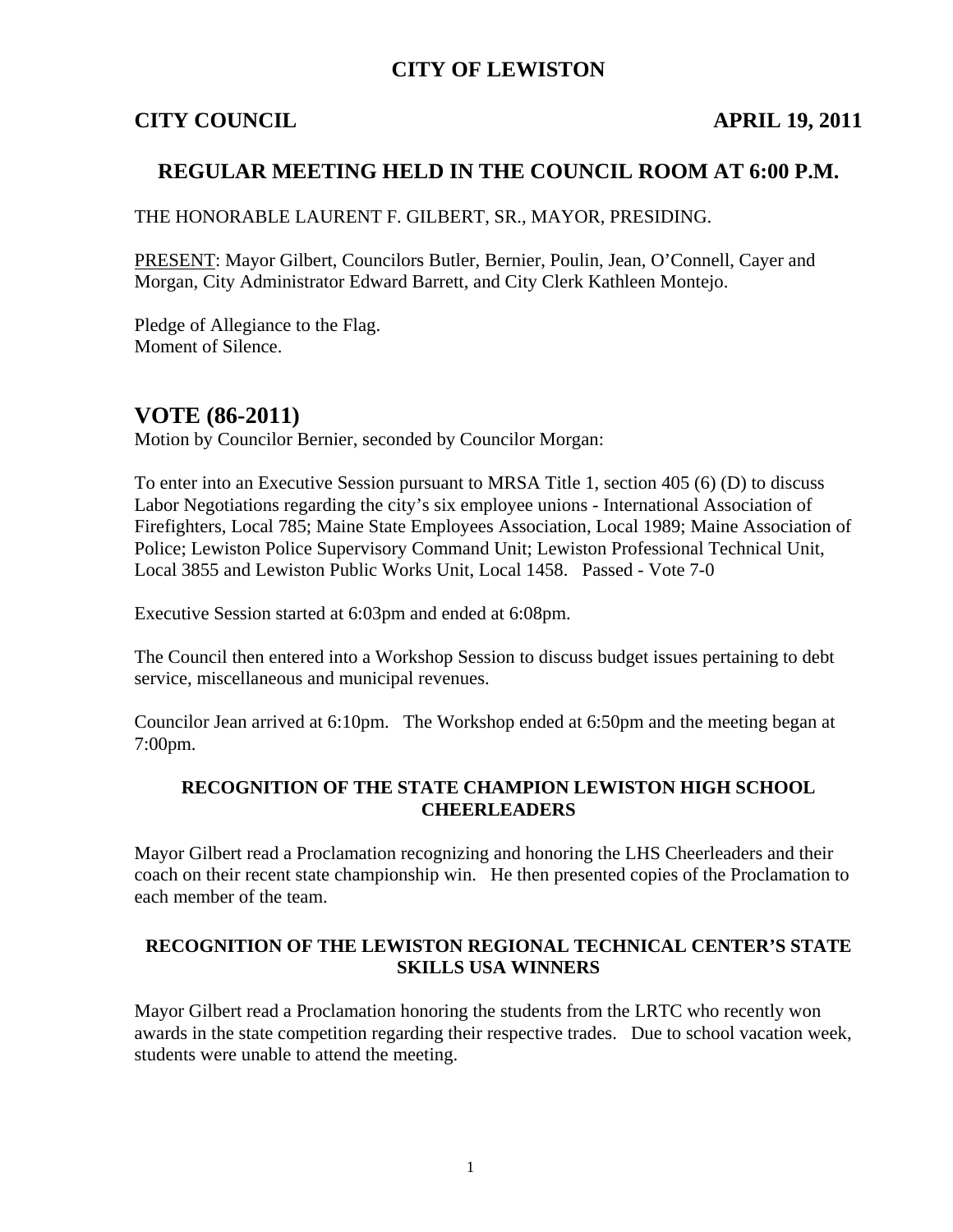## **UPDATE FROM THE LEWISTON YOUTH ADVISORY COUNCIL**

Due to school vacation week, none of the members are able to attend the meeting. LYAC Advisor Councilor Butler provided their update noting their MOTIVATE ME recognition event will be held on May 11.

# **VOTE (87-2011)**

Motion by Councilor Jean, seconded by Councilor Morgan:

To dispense with the reading of the minutes of the meeting of April 5 and April 11, 2011 and to accept and place them on file as prepared by the City Clerk. Passed - Vote 7-0

## **PUBLIC COMMENT PERIOD**

No members of the public offered comments at this time period.

## **PUBLIC HEARING ON A SPECIAL AMUSEMENT PERMIT FOR LITTLE JOE'S BAR & GRILL, 740 SABATTUS STREET**

Mayor Gilbert opened the hearing to receive citizen input and comment. No members of the public spoke for or against this issue. Mayor Gilbert then closed the hearing.

# **VOTE (88-2011)**

Motion by Councilor Butler, seconded by Councilor Bernier:

To grant a Special Amusement permit for live entertainment to Little Joe's Bar & Grill, 740 Sabattus Street. Passed - Vote 7-0

## **PUBLIC HEARING AND FINAL PASSAGE FOR AN AMENDMENT TO THE BUSINESS LICENSING ORDINANCE REGARDING SPECIAL AMUSEMENT PERMITS**

Mayor Gilbert opened the hearing to receive citizen input and comment. No members of the public spoke for or against this issue. Mayor Gilbert then closed the hearing.

# **VOTE (89-2011)**

Motion by Councilor Bernier, seconded by Councilor Butler:

That the proposed amendment to the City Code of Ordinances, Chapter 10 "Amusements and Entertainments", Article III "Special Amusement Permit", Section 10-76 "Required" and Section 10-86 "Additional Criteria - Special Amusement Permit Class E", receive final passage by a roll call vote. Passed - Vote 7-0

## **HEARING ON AN APPEAL FOR A DENIAL OF A BUSINESS LICENSE FOR DA BLOCK NIGHTCLUB, 18 PARK STREET**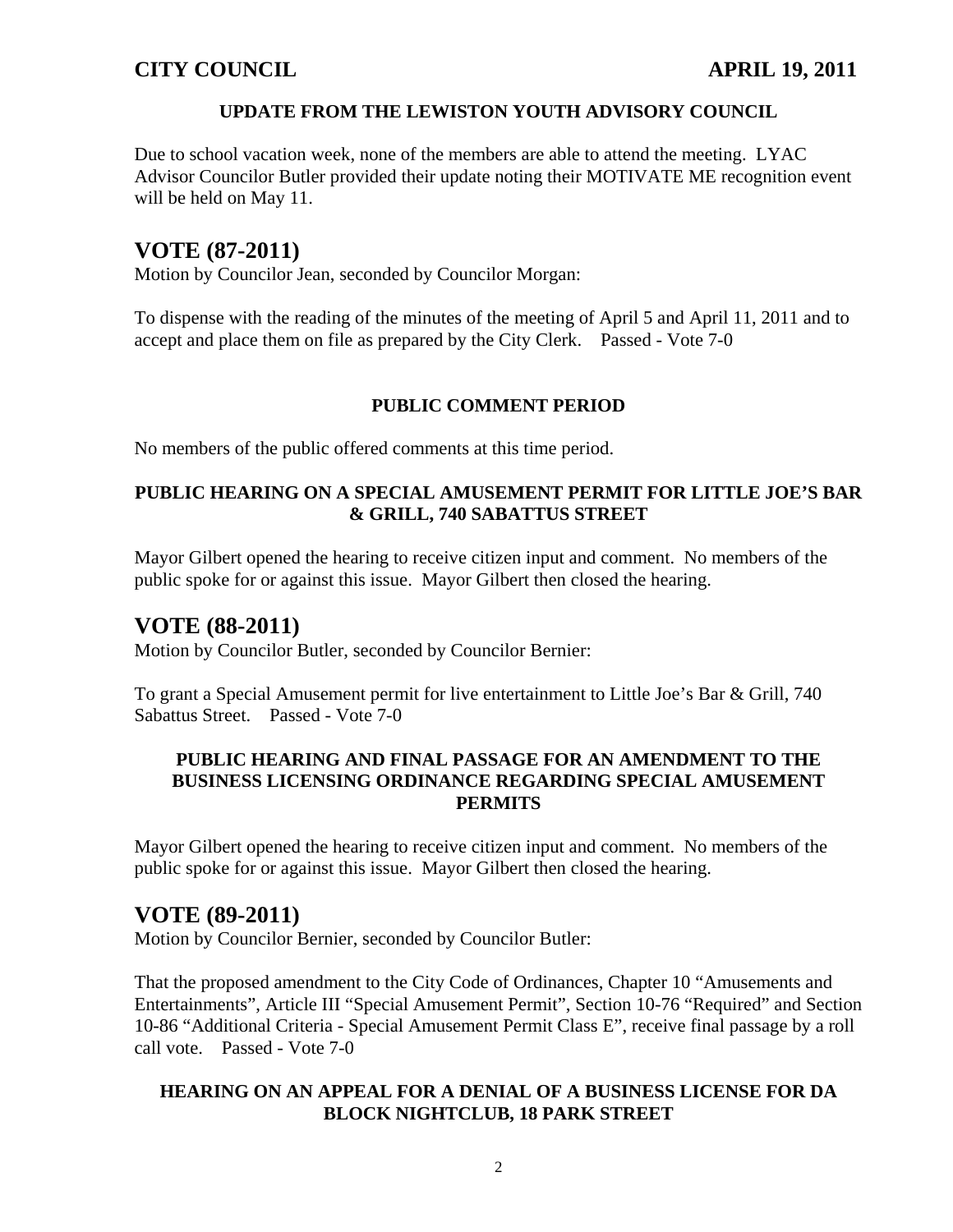# **CITY COUNCIL APRIL 19, 2011**

Mayor Gilbert opened the hearing to receive citizen input and comment. City Clerk Kathy Montejo provided background for this item, noting Mr. Hargrove applied for his Food Service Establishment – Class D (FSE-D) license and a coin operated amusement device license on March 7 and was hoping to open the Under 21 teen dance club/nightclub on March 18. The Police Department recommended the denial of his licenses citing his criminal record in Massachusetts and Portland. Officer Rousseau reviewed the results of Mr. Hargrove's background check and noted the sale of cocaine is a Class C crime. Mr. Hargrove stated he met with the Police Department prior to applying for the licenses and said he was told there would not be any problems or concerns. He also stated he met with residents of Oak Park regarding noise issues from previous clubs at this location. Mr. Hargrove said he has invested \$10,000 in the business for equipment. He noted he would be willing to have two police officers on site at all times while the club is open, which is more than most clubs who serve alcohol have at their locations. Mr. Hargrove said he is a business man who caters to young people and has two sons of his own. He noted his other business ventures include hip hop music clothing lines, a magazine and a hip hop music TV show plus he has recorded his own records that are top sellers at Bull Moose Music. He is planning to hold events at the club that will give back to the community such as book drives as well as events to showcase local youth such as talent shows.

The Mayor confirmed with Mr. Hargrove that he submitted a packet of material to the City Council regarding his current business activities and future plans for the club. The Mayor noted the material contained the address of websites for Mr. Hargrove's businesses and the Mayor saw photos of scantily clad women and other photos that he found questionable and if this is representative of the business that Mr. Hargrove wants to operate to minors, he is opposed to it. Councilor Bernier inquired why Mr. Hargrove wants to open the club in Lewiston since all of his current business ventures are in Portland. He noted the lack of competition here and expenses and costs are cheaper than in Portland.

Mayor Gilbert then closed the hearing.

# **VOTE (90-2011)**

Motion by Councilor Poulin, seconded by Councilor Bernier:

To uphold the City Clerk's action to deny the issuance of a Food Service Establishment Class D license and a coin operated amusement license for Da Block Nightclub, as required in the City of Lewiston City Code, Chapter 22 Business Licenses, Section 22-35 b 3, and to deny Mr. Hargrove's request to appeal the decision to deny issuance of his business licenses. Passed - Vote 6-1 (Councilor Jean)

## **APPROVAL OF ELECTION WARRANT FOR THE MAY 10, 2011 ELECTION**

# **VOTE (91-2011)**

Motion by Councilor Jean, seconded by Councilor Butler:

Be It Ordered by the City Council that the Election Warrant be issued for the Special Municipal Election to be held on Tuesday, May 10, 2011 for the purpose of voting for the School Budget Validation Referendum, and to approve the following recommendations from the City Clerk/Registrar of Voters on actions necessary to conduct the Special Municipal Election**:**